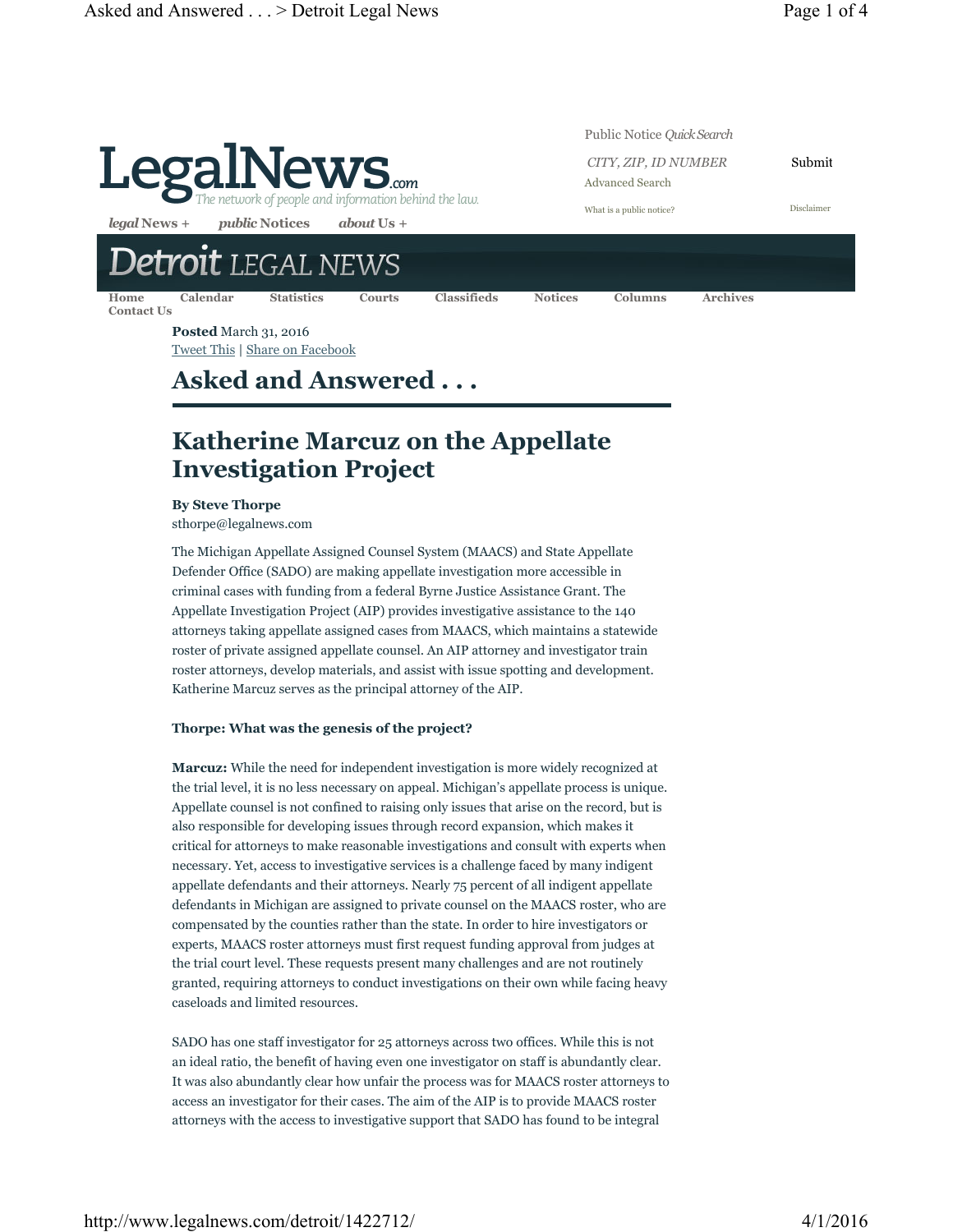in achieving the best outcomes for its clients, and in doing so create more parity between criminal defense attorneys and their prosecution counterparts.

### **Thorpe: How does the project assist attorneys?**

**Marcuz:** The AIP assists attorneys through direct investigation and litigation support and has teamed up with SADO's Criminal Defense Resource Center to train roster attorneys on issues of appellate investigations, use of experts, and forensic issues. Foremost, the AIP provides investigative services where additional factual investigation is necessary to substantiate a legal claim on appeal. This commonly includes reviewing the work done by the investigating police department and the evidence compiled by the prosecution, identifying, locating, and interviewing independent witnesses, and obtaining records and other evidence not procured at the trial level. The project staff also works with appointed counsel to determine a strategy for using the evidence to support the legal issues.

In some cases, the project staff consults with attorneys who require support litigating extra-record issues or issues where expert assistance is required. In addition to helping attorneys frame legal issues, draft pleadings, identify appropriate experts, and seek funds from the trial court, the project staff has provided resources around forensic science issues, subpoenaed and prepared witnesses, and second-chaired evidentiary hearings.

As the project gains exposure, inquiries and requests for help are steadily increasing, and renewal grant funding will be sought.

## **Thorpe: Andrew Lee serves as the Investigative Attorney of the team. Tell us about him and his role.**

**Marcuz:** Andrew Lee came to the AIP from the Orleans Public Defenders (OPD) in New Orleans, Louisiana. As a trial attorney at OPD, Andrew regularly worked alongside attorneys and investigators to find and meet with witnesses, collect written statements, and visit crime scenes. Many of Andrew's investigations revealed mitigating or exculpatory evidence, saving clients years in state custody. The AIP team works collaboratively on every case to develop and execute an investigation strategy. Andrew conducts investigations in the field and is very talented at communicating with witnesses and obtaining additional evidence. He also brings a trial attorney's perspective and skill set to preparing for evidentiary hearings in the trial court.

## **Thorpe: SADO attorneys have obtained nearly 20 exonerations in recent years, most due to post?conviction investigations. Tell us about those.**

**Marcuz:** In most of these cases, no investigation was done at the trial court level. In many, appellate investigation was accompanied by use of experts. Appellate investigation not only led to just outcomes in these cases, but also the opportunity in some to find and prosecute the actual perpetrator of the crime. Many dozens of years would have been unnecessarily spent in prison at great state expense, had the exonerations not occurred.

SADO's most recent success story exemplifies the need for investigation and reinvestigation, especially as the presence of complex technological and scientific evidence becomes more commonplace. Derrick Bunkley became a suspect in a shooting and was arrested after the complainant identified him from a photographic lineup as one of the gunmen. When confronted by police, Mr. Bunkley denied any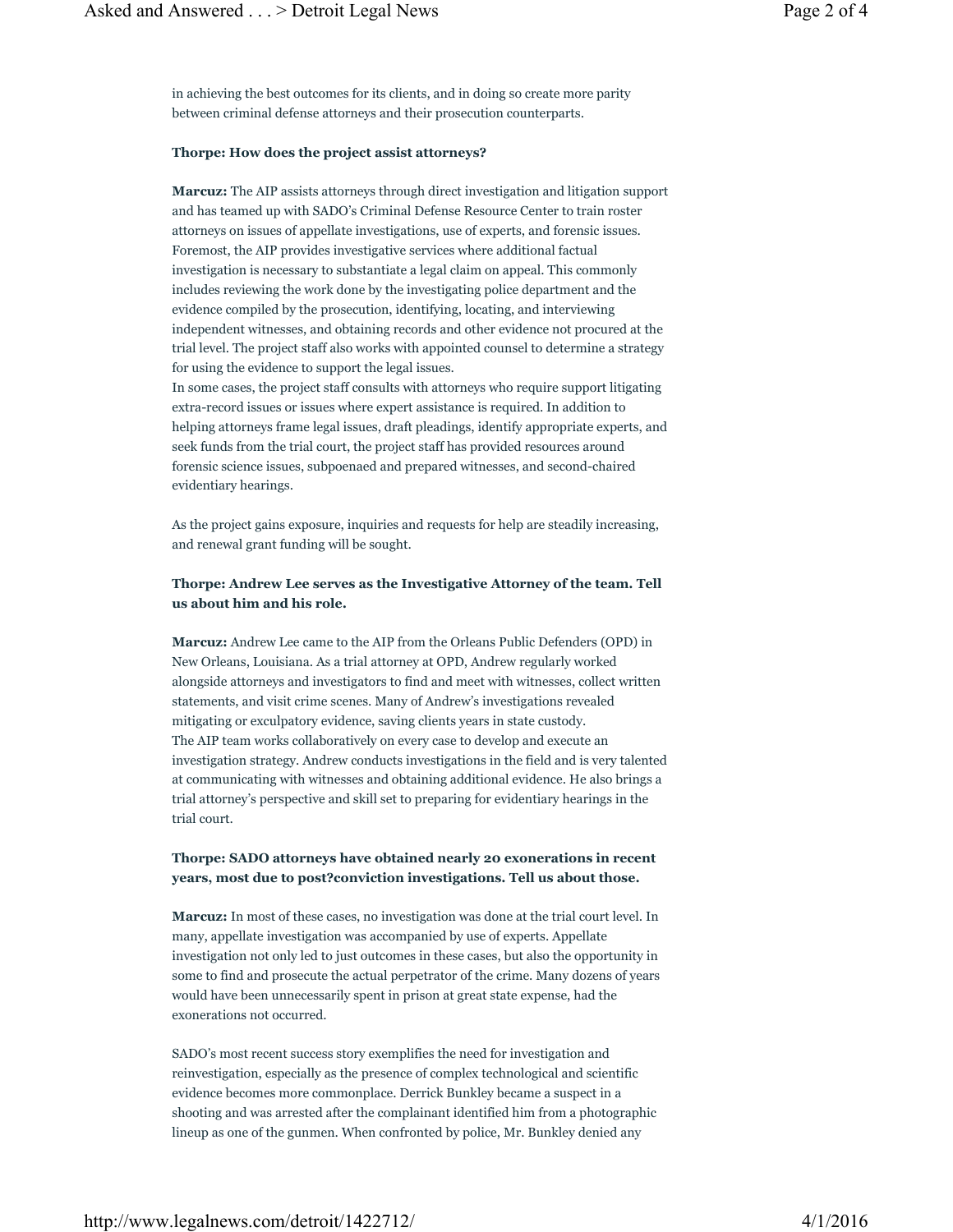involvement and maintained that at the time of the crime he had been at his mother's home and while there had taken photos on his phone and posted those pictures to Facebook. Prior to trial, defense counsel did not conduct an independent examination of the phone evidence, and at trial the prosecution suggested that Mr. Bunkley's mother had manipulated the time stamp on a Facebook photo in order to create an alibi for the crime. On appeal, SADO attorney Doug Baker, along with SADO Investigator Linda Borus and SADO programmer Eric Buchanan obtained Mr. Bunkley's cell phone records and used them to show that at the time of the crime, the phone accessed cell towers miles away. Further investigation showed that the photographs were taken at the time of crime as Mr. Bunkley had asserted, and the Facebook time stamp had not been tampered with. On February 19, 2016, the defense motion for new trial was granted. The prosecution then dismissed the charges and Mr. Bunkley was released from prison. He had originally been sentenced to a minimum of 17 years imprisonment.

Unfortunately, Mr. Bunkley's case is not an anomaly. Every day, indigent individuals are being convicted on an un-level playing field. Court-appointed trial attorneys face the same hurdles to obtaining investigators and expert witnesses at court expense as do court-appointed appellate counsel. Additionally, some trial attorneys are simply not trained to know how to determine when an investigator or expert is needed. Mr. Bunkley was lucky in that he had an appellate team that was able to properly address the issue and reveal the truth, which led to his exoneration. All individuals deserve the same opportunity and the same resources. That's what the AIP is all about.

#### **Thorpe: Tell us about your screening protocol and eligibility criteria.**

**Marcuz:** This project serves indigent defendants represented by MAACS appointed counsel. Cases that are appropriate for AIP assistance are those where appellate counsel has identified a meritorious legal issue and a need for investigation or expert testimony to support that issue. This typically includes some amount of preliminary investigation on the part of assigned counsel in order to assess the potential that additional resources will be fruitful. The AIP commits resources to cases where an objective review of the evidence supports a conclusion that the potential new or unpresented evidence undermines confidence in the verdict or sentence. Notably, this final criterion does not amount to a requirement that a plausible claim of factual innocence can be developed through further investigation or testing. While the project certainly hopes to assist attorneys in investigating and litigating actual innocence cases, our goal is to provide support that assists attorneys in achieving better outcomes for their clients.

#### **Thorpe: When errors are identified, how are they addressed?**

**Marcuz:** Every case presents unique challenges. However, what is true across the board is that obtaining relief for clients on the basis of newly discovered evidence or evidence that would have and should have been secured through an adequate pretrial investigation is not an easy task. Consequently, a thorough appellate investigation includes considering why evidence was not uncovered earlier and how that evidence undermines confidence in the verdict or sentence.

In addition to conducting factual investigations, the AIP staff works to assist attorneys to better identify and substantiate the legal arguments implicated by the extra-record evidence. Our hope is that access to investigative and litigation support will result in more complete, and ultimately more successful, motion practice and evidentiary hearings.